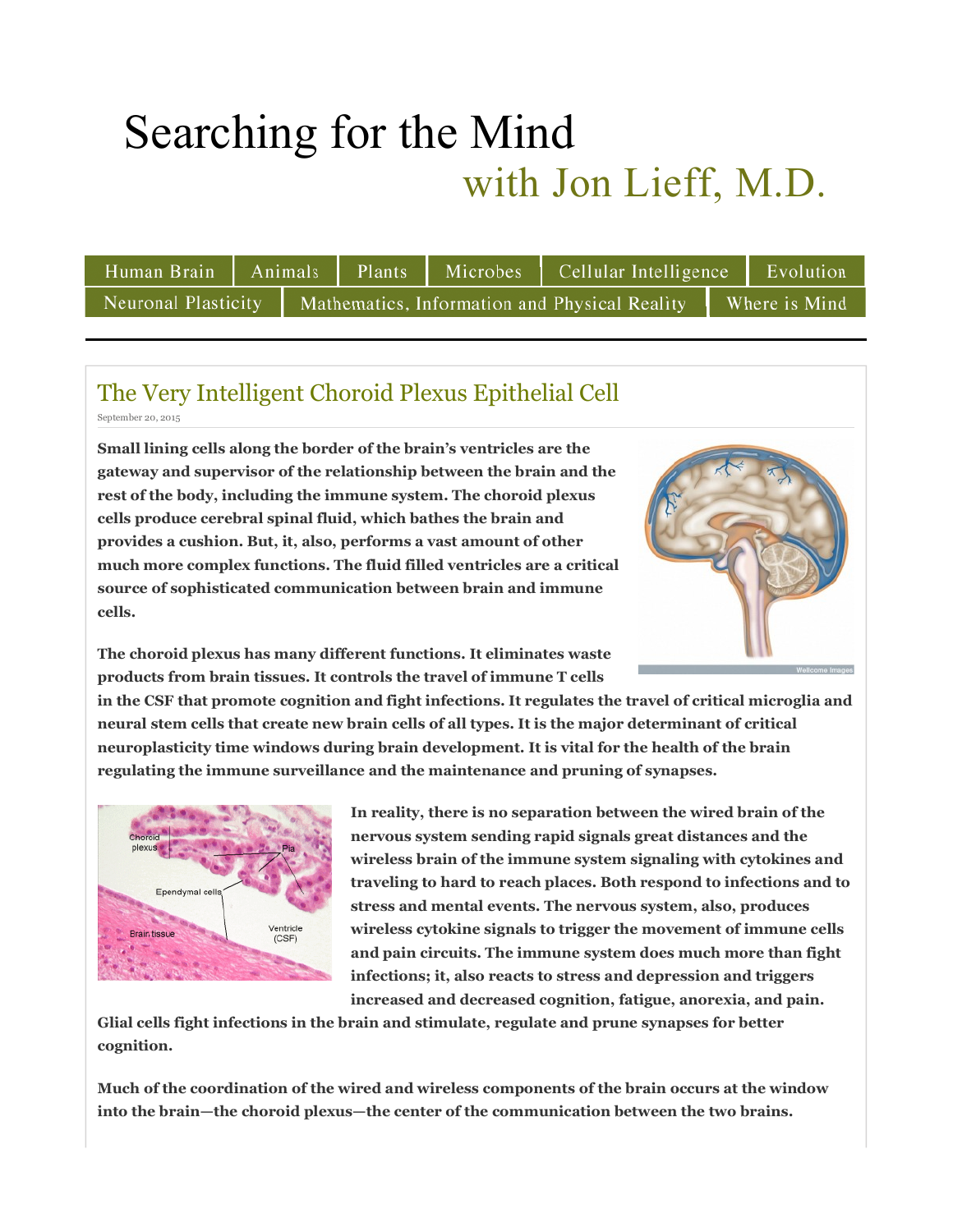**Choroid cells determine which cells can enter the brain and which are needed. Choroid cells are perhaps the most intelligent of all cells in the brain.** 

### Cerebrospinal Fluid (CSF)

**CSF fluid is secreted by the choroid cells into the lateral ventricles; it flows to the third and fourth ventricles and then to the spinal cord.** It is taken up in the sub arachnoid space into lymph near the cribiform

plate and the newly discovered sinus lymphatics to lymph nodes and the blood. The chroid plexus secretes up to 500 ml of fluid per day into the ventricles.

**CSF System** Cerebral Lateral Spinal Fluid Brain Third Ventricl Skull ourth Ventricle

**The CSF has been very stable during evolution in all vertebrates, but is more complex in more evolved brains.** Only recently, with

increased knowledge of cellular signaling, has it been understood how complex its contents are and how critical these are to maintain the brain's function. The CSF provides pressure, which is necessary to build and maintain the brain. If the pressure is too low, the brain can't grow or function, and it is too high tissue is destroyed (hydrocephalus).

### The Choroid Plexus



**The special choroid tissue exists in parts of multiple places in the four ventricles.** It develops first in the fourth ventricle, then the two lateral ventricles and finally in the third. Each of these different versions of the choroid plexus are derived from different types of fetal tissue and vary from species to species.

**The choroid has** *a single layer of epithelial cells* **that line the fluid filled ventricles.** This is similar to the single layer of cells lining the gut (see post on the very intelligent intestinal epithelial cell). The gut epithelial cell

monitors very complex signaling between trillions of microbes above and many different immune cells below. The choroid cells monitor brain and immune signaling and are bounded by the CSF fluid above (apical side) and many small capillary blood vessels and connective tissue below (the stroma on the basal side).

**This single line of cells is tightly bound together to form the blood brain barrier (BBB) that maintains a critical separation between the CSF and the blood, allowing only specific molecules and cells to pass through.** This function starts in the fetal period. The BBB limits the flow of molecules between the blood and the brain. There are a variety of different transporter molecules that change during development and regulate material at each stage of development with various molecules.



**The barrier is based on a complex use of three different junctions holding the epithelial cells tightly together.** These are, perhaps, the most closely bound cells in the brain. Each cell has three distinct types of junctions on the sides of the cells

to stop any leakiness. The closest to the fluid is the *tight junction*. Then, there is the *adherence junction* and third, the *desmosome.* These all involve many genetic signals for adhesion molecules.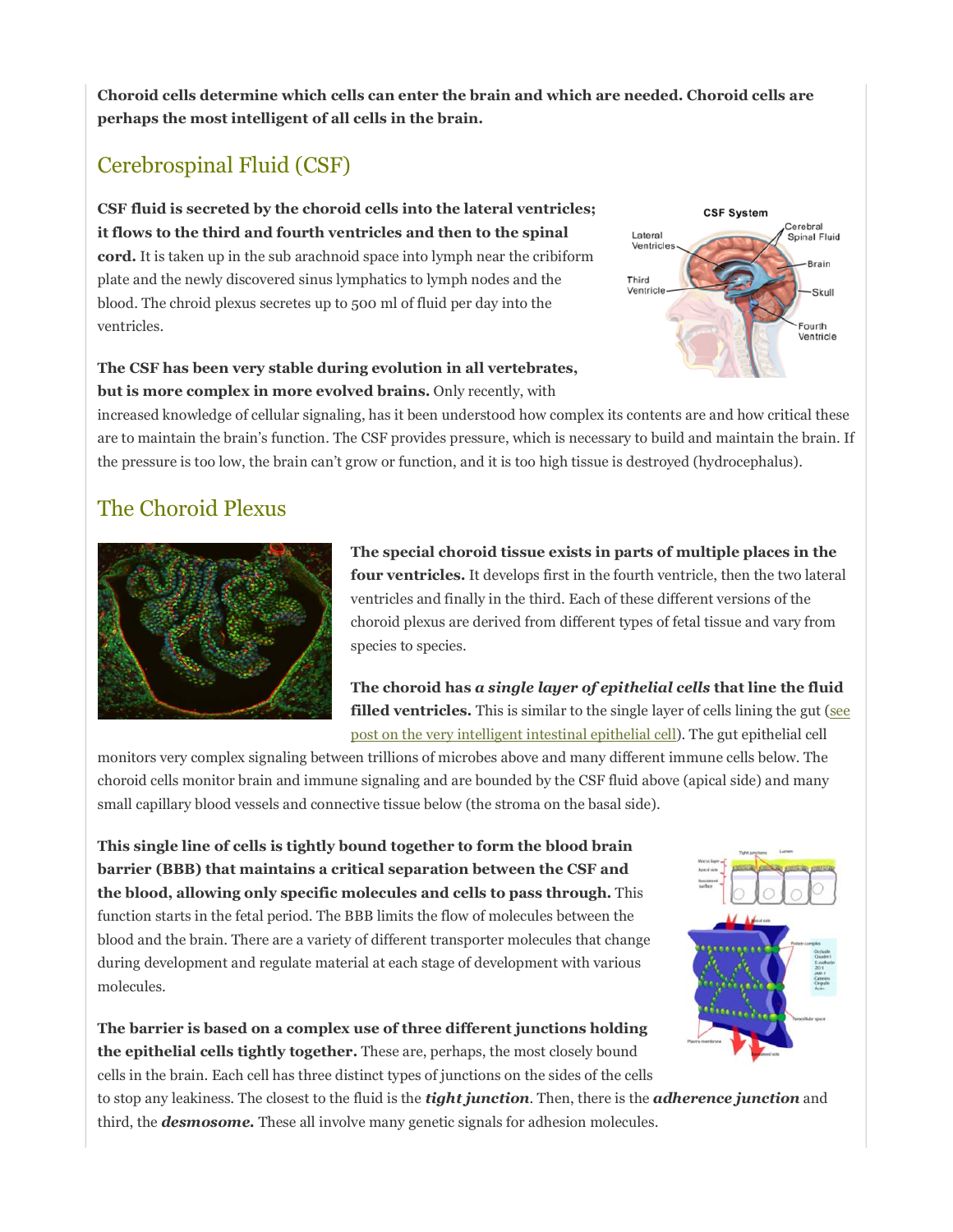

**The tight junctions connect two parts of the cell membranes, making it impermeable to fluid. The adherens junction are made up of protein complexes connecting the two cells including their actin cytoskeleton. The desmesome is another specialized adhesion complex that forms spots of adhesion randomly placed on the lateral sides of the cells.** 

**Sympathetic and parasympathetic nerves regulate the blood flow and the secretion of CSF.** Blood comes from the anterior choroidal artery of the internal carotid or middle cerebral artery and the



posterior choroidal artery from the posterior cerebral artery. The cerebellar posterior inferior also supplies another section.

**The capillaries are unusual in that they are fenestrated with pores about 70nm in diameter.** The pore is covered by a diaphragm, which has radial fibril, which allows small molecules and some proteins to pass. They allow rapid flow of water from blood to the epithelial cells to make more CSF. Some of the materials diffuse through and some are actively transported with vesicles.

### **Choroid cells are the gateway for all immune cells to enter the**

**brain.** The choroid has resident macrophages and dendritic cells in the tissue and special immune Kolmer epiplexus cells in the ventricle near the epithelial lining cell. During development, microglia enter the brain through the choroid plexus and they stay closely tied to the choroid. Both the microglia and choroid are involved in regulation of neuron stem cells, neuroplasticity and circuit pruning and function.(see post on microglia).



**When necessary, the choroid can open the gateway and allow** 

**many other types of immune cells into the CSF and brain. In fact, the choroid assesses the particular situation and calls for very specific needed cells.** Immune cells are first let into the tissue from blood across the fenestrations. They travel along the bottom sides of the endothelial cells into tissue and the ventricle fluid. Complex adhesion molecules aid this travel from the blood into the CSF—IL-13, IL-10, along with other cytokines.

**Healthy CNS has 90% T cells, 5% B cells, 5% monocytes and a very small amount of dendritic cells.** It is now clear that there are many patrolling cells in the CSF. See the post on T cell functions, such as signaling from the CSF for either normal cognition or during infection, the "sick feeling" with reduced cognition. Extreme reactions of these cells can cause multiple sclerosis.

### Choroid Epithelial Cells Maintained By Genetic Networks



**The vital choroid epithelial cells come from neuro-epithelial stem cells. The tissue stroma are derived from other mesenchymal lines.** The stem cells that make choroid cells suppress their own production of neurons by multiple specific interacting genetic networks and a large number of different counteracting transcription factors.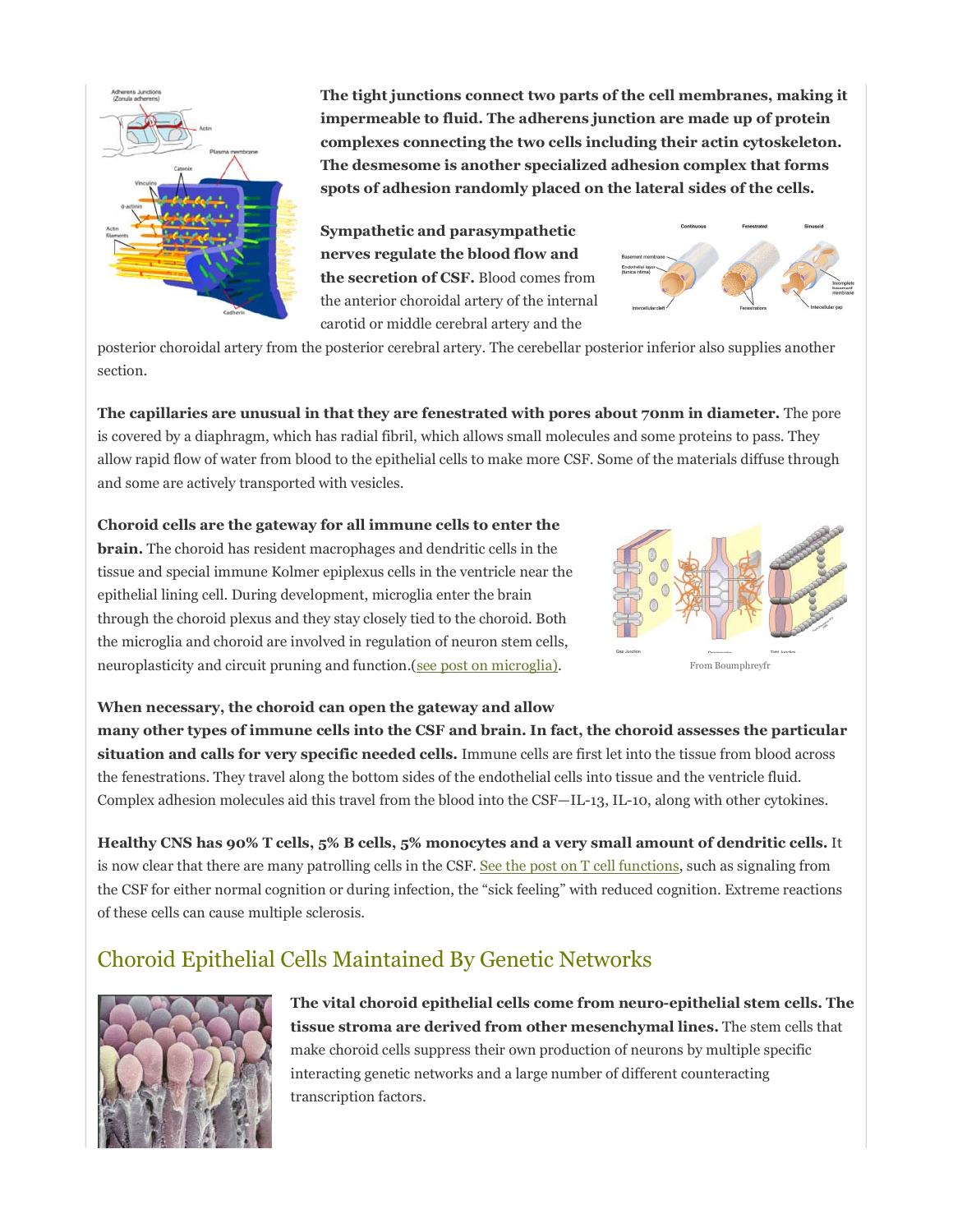

**Complex feedback loops determine how many neurons versus how many choroid cells are produced.** This complex process uses different mechanisms and different lineages in each of the ventricles.

**Like neurons, active genetic signaling is needed to maintain the status of these very important and intelligent cells.** See the post on how complex genetic networks in exact timing sequences are necessary for neurons to be maintained on a daily basis for their entire long lifetime.

**A malfunctioning choroid plexus can cause many diseases. It can have cysts, bleeding, increased tissue and tumors.** Blockage of the fluid can cause hydrocephalus, where too much fluid pressure kills brain cells. The blood has three carriers for thyroid hormone, but CSF and choroid have one. Therefore, an abnormality of this one carrier can cause decreased thyroid and brain disease. The choroid plexus clears out amyloid and other mis folded proteins by at least three different mechanisms. In Alzheimer's the choroid shrinks and is less efficient at this clearance, which occurs by direct transport, direct absorption and special chaperone actions. Atrophy of the choroid, also, occurs in strokes, multiple sclerosis, and psychiatric diseases.

### Stages of Choroid Epithelial Cells

**Choroid cells develop in a series of steps.** The cells first appear without their final orientation in multiple uneven layers and shapes with the nucleus in the center and no special villi and fenestrations. Then, they change into columns with nuclei that are closer to the ventricles with more organized villi in each cell. They eventually become cubes with nuclei at the base near the



tissue with much more complex multiple folds in the larger villi that make more surface area.

**Nuclei move to the bottom away from the microvilli to make room for a large amount of transport machinery that is built during development. Also, the villi become more complex with more surface area.** These changes are orchestrated by elaborate genetic network signaling, as well as the development of many more mitochondria and a much more elaborate endoplasmic reticulum. There are no organelles in the microvilli. In humans, the many microvilli increase the surface area to 200 square centimeters, able produce the large amount of fluid each day. With age, microvilli become smaller and there is less CSF.



**Each choroid cell has multiple cilia with complex microtubule structures.** A previous post described the critical functions of cilia in all cells, but especially cells in the human brain. It is commonly known that cilia are used by cells to either travel or to move fluid and they do accomplish this in the choroid.

**The primary cilia, however, is a very complex structure (see post primary cilium) that is an antenna and cognitive signaling center for the cell, as well as helping the flow of the fluid in the ventricles.** Primary cilium have vast amounts of receptors and send a wide range of signals. Specialized receptors exist in the primary cilia in the eye and ear and other places. In the choroid these unique cilia have unique abilities to sense chemicals and osmolarity in the CSF fluid.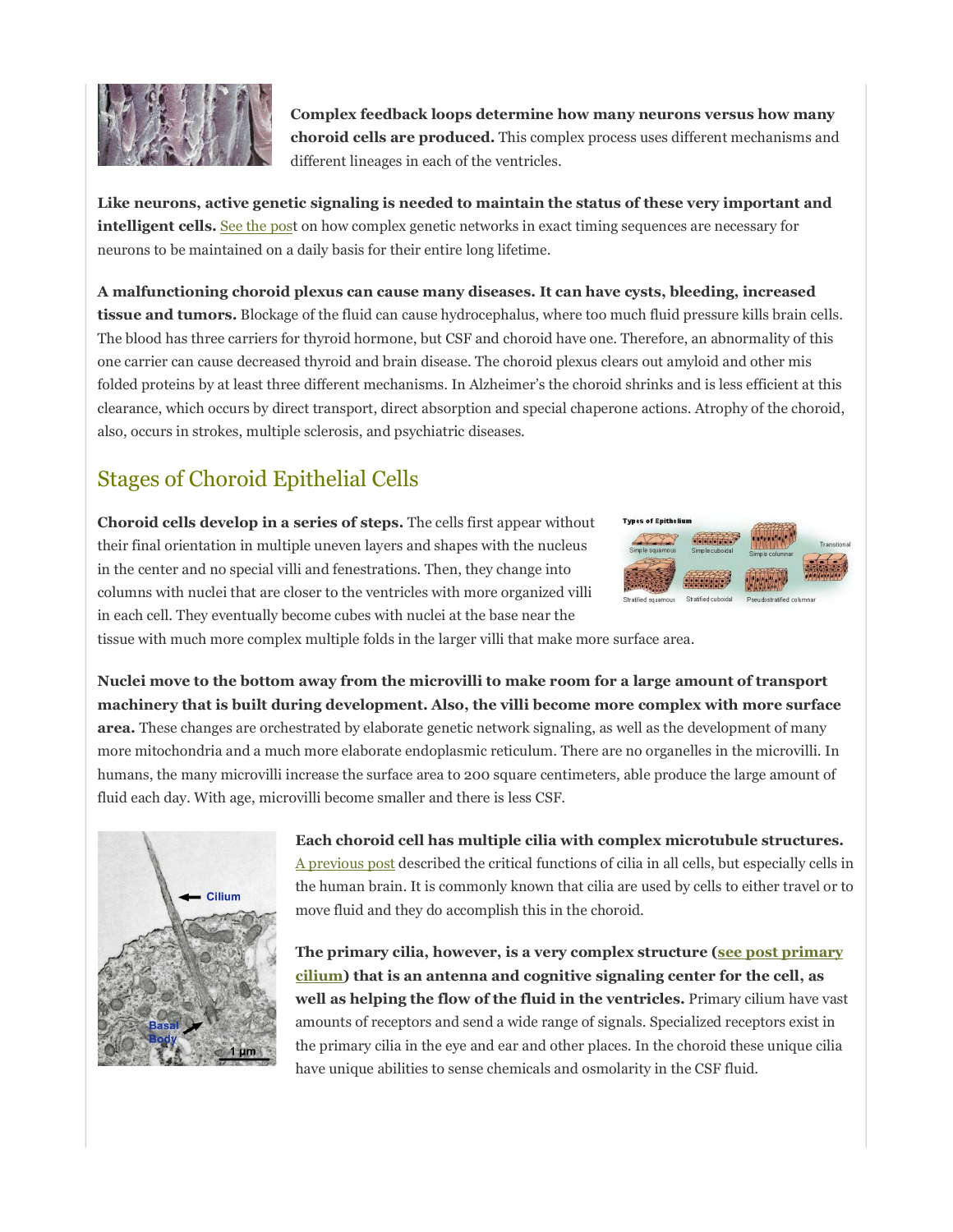### Choroid Cells Communicate with Blood and Tissue Cells

**The one epithelial cell keeps up a two way signaling dialogue with the tissue (stromal cells from a different mesenchymal lineage), just as the one layered epithelial cells in the intestine.** These stromal cells have unique features as well, different from other cells in their lineage, including fenestrated capillaries. These lining cells of the small blood vessels have a special diaphragm that allows water and small molecules to cross out of the blood.

**It is not at all understood how two independent lines of cells in the fetus closely coordinate their development. Like the outcome of the choroid plexus, this is a close collaboration of the brain and the body outside the brain.** In the fetus, epithelial cells form sheets that cover the large amount of developing blood vessels and make close contact from early in development. They appear to produce factors regulating each other. Epithelial cells produce molecules that stimulate blood cells. Other signals control the size of the vessels and placement of the fenestrations. Three types of cells signal about further development—epithelial, stromal and blood vessel.

#### Choroid's Elaborate Functions

**The plexus produces the cerebral spinal fluid and has special transport and barrier functions to determine what is transported between blood and CSF.** There are special transporters for ions at both top and bottom (apical and basal) of the epithelial cells. Aquaporins allow water from blood based on osmotic gradients. Other specialized transport occurs for proteins, nutrients and molecules for metabolism. One particular complex carbohydrate, myo inositol, is metabolized into various signaling molecules



and has a special transport system that is highly regulated by potassium channels (see post on complexity of potassium channels). Abnormal myo-inositol can cause significant brain and behavioral problems.

**Choroid cells make special proteins and secrete them into the CSF.** Special thyroid transporters are manufactured. Proteins are transported in exosomes (see post on exosomes); others interact with special proteins in the membrane. Vesicles transport critical receptor proteins and small RNAs including microRNAs that stimulate and repress neural stem cells.

**The CSF contains many different types of molecules. As well as proteins, it has lipids, hormones, microRNAs, cholesterol, metabolites and others.** Cells in the cerebral cortex have long primary cilium that extend into the CSF with special receptors. Signals alert cortical stem cells to either divide frequently or not. In fact, the CSF has a very large amount of molecules that are just being discovered that have very significant effects related to development all over the brain. The construction of any region of the brain is dependent upon cross talk from multiple sources through the CSF. *The choroid is really a critical wireless signaling center for the entire brain with the choroid plexus as the conductor.*

### CSF Molecular Gradients for Elaborate Brain Communication

**The choroid responds instantly to situations in all parts of the brain calling for specialized immune cells. It has not been clear how this can happen. Recently, elaborate communication has**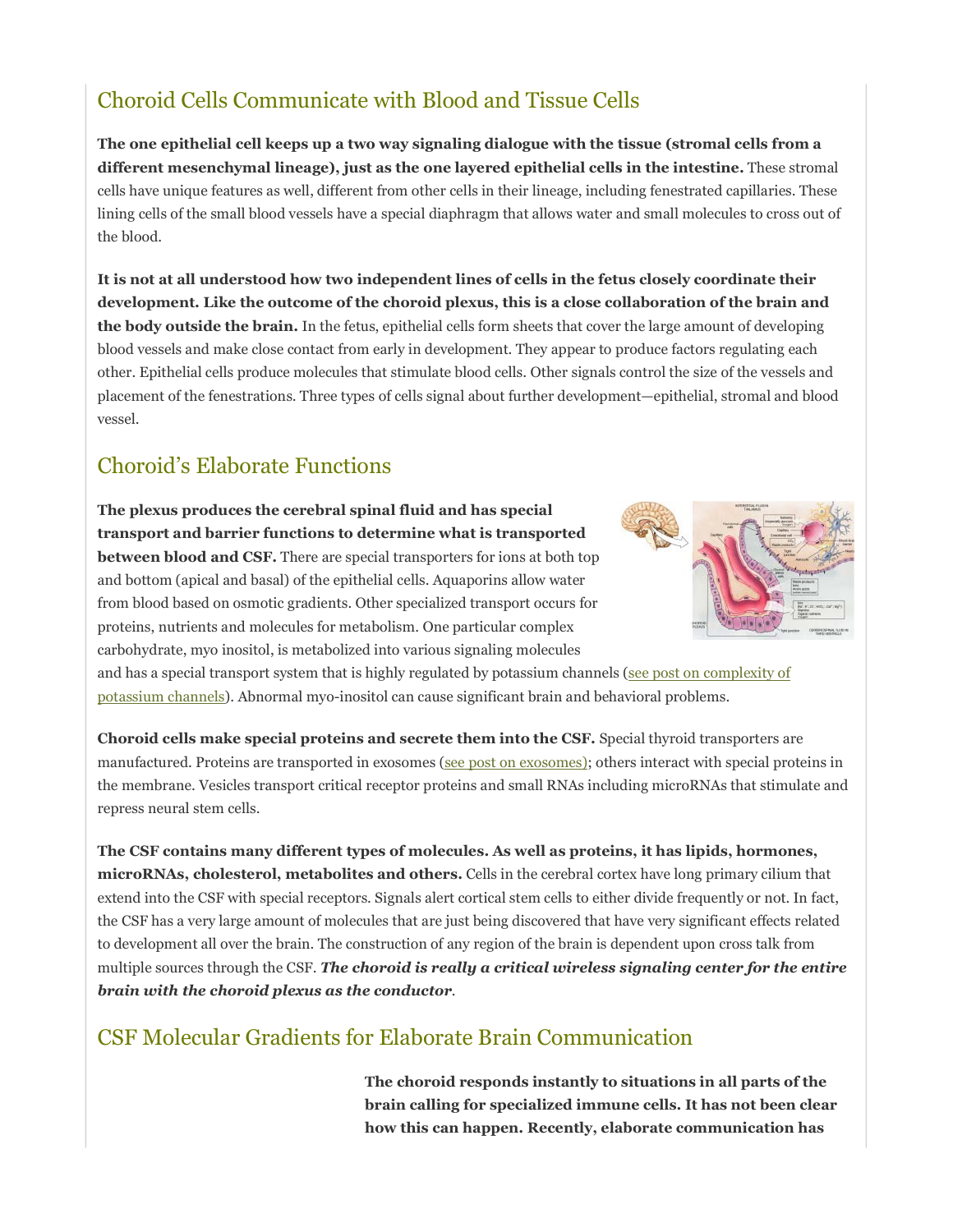

From CopperKettle

**been discovered, with cytokines and using molecular gradients throughout the CSF. These signals and gradients provide rapid elaborate communication from all parts of the brain to and from the choroid.**

**It was recently discovered that the protein makeup of the lateral and fourth ventricles are different.** In fact, animal studies showed that two different choroid plexus regions have completely different tissues with different genetic networks operating and different functions, even though they look similar under a microscope. Each region has very different signaling cascades operating. There are more than 200 entirely different proteins in these two regions. The composition is, also, different at different

ages.

**Perhaps most significantly, gradients were discovered within each ventricle and between the various ventricles. Gradients have been found in the cerebellum that are critical to its construction.**

### Choroid Stimulates Neuroplasticity and New Neurons in Sub Ventricular Zone

**It has recently become clear that the choroid plexus is a major determinant of neuroplasticity and the production of new neurons in both the ventricular sub ventricular zone (V-SVZ zone) and the sub granular zone of the hippocampus. These are the two large areas already known to make substantial amounts of neurons each day for learning and memory.** 



From CopperKettle

#### **The** *V-SVZ zone* **is built as circular centers with the stem cells in**

**the middle of the circle and ependymal epithelial cells radiating from the center like a pinwheel.** The ependymal cells have multiple cilia for movement. The stem cells in the middle have large primary cilia (see post) that extend into the CSF to receive and send signals from the fluid molecules and gradients. At the bottom of the cell, the cell hugs the blood vessels for other signals from the blood.



**The center stem cells make new baby neurons (immature precursors), which become neuroblasts (young neurons).** Signaling instructs the neurogenesis process via CSF to the cilium and the blood to the cell from the basal contact region. This unique structure allows the creation of the new neurons that become new memories (see post on how new neurons restructure memory). It is supported by multiple different cytokines that stimulate production of adhesion molecules for the cellular movement and migration.

**Some cytokines are necessary to maintain this unique niche where** 

**the neurons are created. Other neurotrophin molecules support the creation of the new neurons.** Signals create repulsion to makes the new neurons start their migration to the hippocampus where they will become new brain cells involved in new memory circuits. Another set of forces sends neurons along the rostral migratory stream to the olfactory system. All of this activity depends on thousands of different regulated gene networks.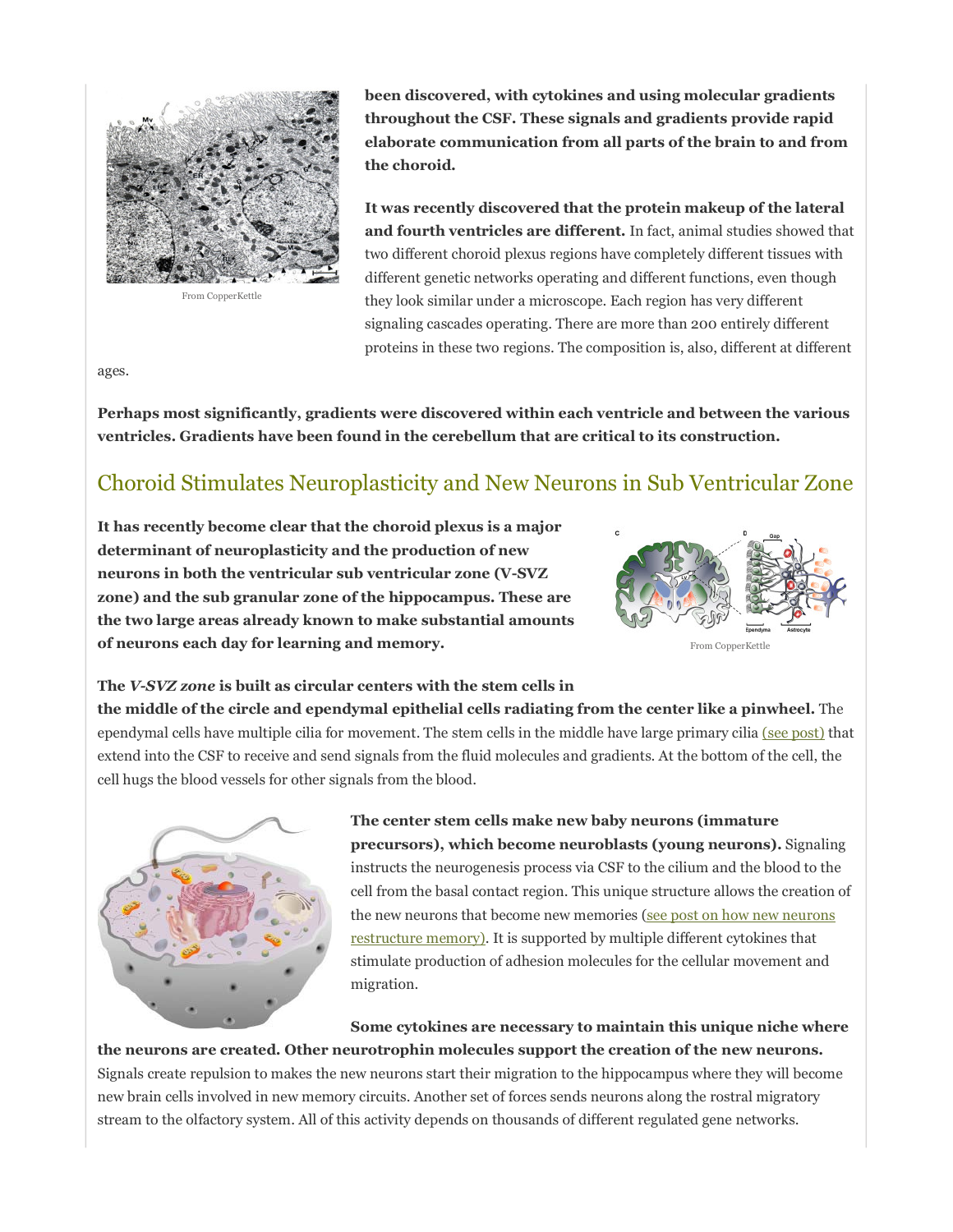**Signaling related to this creation of new neurons occurs from many different parts of the brain.** What is very interesting about the choroid system is that for any event in the brain where help is needed, regardless how far it is, the choroid will immediately adjust and send signals to call for specific immune cells. *This far-flung communication that appears almost instantaneously uses cytokine signaling through the CSF and the blood stream at the same time to reach any spot in the brain.* 

**Other effects of the signaling at the choroid and the CSF regulate critical periods in the brain development, such as the development of binocular vision through regulation of the interneurons. It is critical for the creation of the map of sensory inputs.**

### Choroid Part of Brain Cleaning Apparatus

**As well as secreting signals, the choroid is vital for clearing poisons and debris from the brain such as mis folded proteins that are part of neurodegenerative diseases.** The choroid is part of the newly discovered *"glymphatic" (for glia lymphatic*) system that cleans the brain. Astrocytes are critical to the system and have end feet controlling blood flow. But, they also use aquaporin 4 channels of the end feet to allow CSF fluid near blood vessels to flow in the brain extracellular space.

**Pulsation from arteries contributes to convective flow of CSF and interstitial fluid.** Waste is pushed through interstitial space along the astrocytes. A recent study showed that during sleep, neurons shrink by 40%, increasing the flow and making the process much more effective at removing waste. This flow goes to near the venous system and eventually enters into the blood for removal. Between 50% and 80% of random proteins and other molecules in solution are cleared by this method from the extracellular space. The removal of the mis folded amyloid and other proteins are very significant to avoid dementia.

### The Very Intelligent Choroid Plexus Epithelial Cell

**The choroid plexus is the center of activity between the nervous and immune systems—the wired and wireless aspects of brain. The choroid cells secrete hundreds of very specific factors. They alone determine which cells will enter the brain and call for the specific types needed for each situation in any region.** 

**The choroid plexus with its single layer of extremely intelligent epithelial cells determines what molecules go in and out of the brain. Each cell communicates constantly with many brain and immune cells using cytokines and the unique molecular gradients of the cerebrospinal fluid.** 



**This one cell is the window between the brain and the immune systems. Previous posts have described very intelligent behavior for T cells (T Cells and Cognitive Function) and microglia (Are Microglia the Most Intelligent Brain Cell). The choroid epithelial cell orchestrates the actions of both of these very remarkable cells. How can anyone not be impressed by the intelligence of this single choroid plexus epithelial cell?**